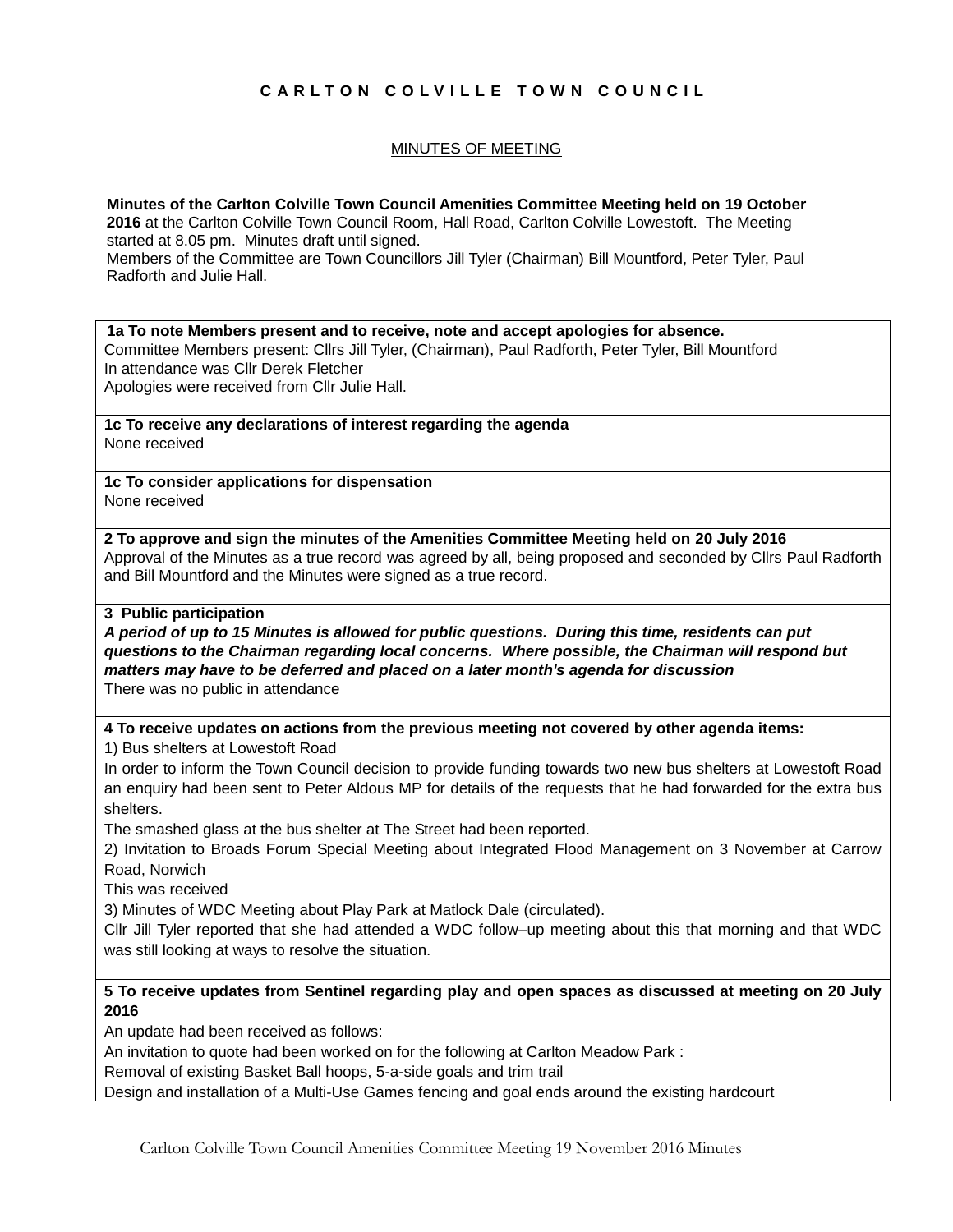Design and installation of an attractive and innovative junior play provision (utilising the exiting mounds) Possible extension to toddler area depending on funds.

After the award and planning permission it was hoped that work should begin in the Spring to be ready for Summer 2017.

Members agreed to ask Sentinel for information about the following:

The equipment to be provided.

What equipment would be available for the disabled

Sentinel's communications about the project with the Public.

Advertising at the site and the inclusion in advertising of Carlton Colville Town Council involvement

Plans received through Impact Youth Workers for a skateboard run had been forwarded to Sentinel.

**6 To receive update on removal of teen shelter at Carlton Meadow Park as suggested by Suffolk Police, and to receive Police report on behaviour at Carlton Meadow Park** 

Suggestions had been received as follows:

Youth workers had suggested moving the teen shelter to the play area at Carlton Colville Community Centre and Waveney Norse had suggested moving it to Dale End.

Members agreed that the allotments site be used temporarily. Prior notice would be needed for unlocking the allotment site and clearing parked cars.

Costings for removal were being sought by Waveney Norse.

Members noted again the importance of opening up the area by thinning out and removing vegetation along Lowestoft Road and that this would need to be done before Spring time bird nesting season and before the new equipment was installed. This request to be put forward to the relevant authorities

The Police had found no anti-social behaviour at the site and it was agreed to inform them again of complaints made by residents.

**7 To sign under delegated authority the following payments that have already been agreed by Council**: The clerk's remuneration.

Bills as circulated

These payments were agreed by all.

It was agreed to seek a reduction in the BT bill towards the end of the contract period.

**8 To receive concerns about inadequate signage of Footpaths and Rights of Way particularly in the vicinity of Hedley Lane. To agree Town Council monitoring of Footpaths and Rights of Way**

Cllr Derek Fletcher advised that the footpath across the field from Hedley Lane had been ploughed up and needed reinstating and that he had written to SCC about this

It was noted that:

The footpath direction post at Marsh Lane pointing across the golf course was missing and that the one at Meadow Way for Bells Path had been reported as broken but had still not been replaced. These matters would be reported to SCC.

Footpath 8a was overgrown and the wooden footbridge on the path was rotting away. This would be reported to SCC.

It was agreed to provide a list to Members of footpaths so that footpaths could be regularly inspected.

### **9 Litter bins:**

**To receive complaints about broken litter bins at Castleton Avenue and Mutfordwood Lane To receive request for litter bin outside the vet surgery**

Replacement bins at Castleton Avenue and Mutfordwood Lane had been ordered and the insurance company